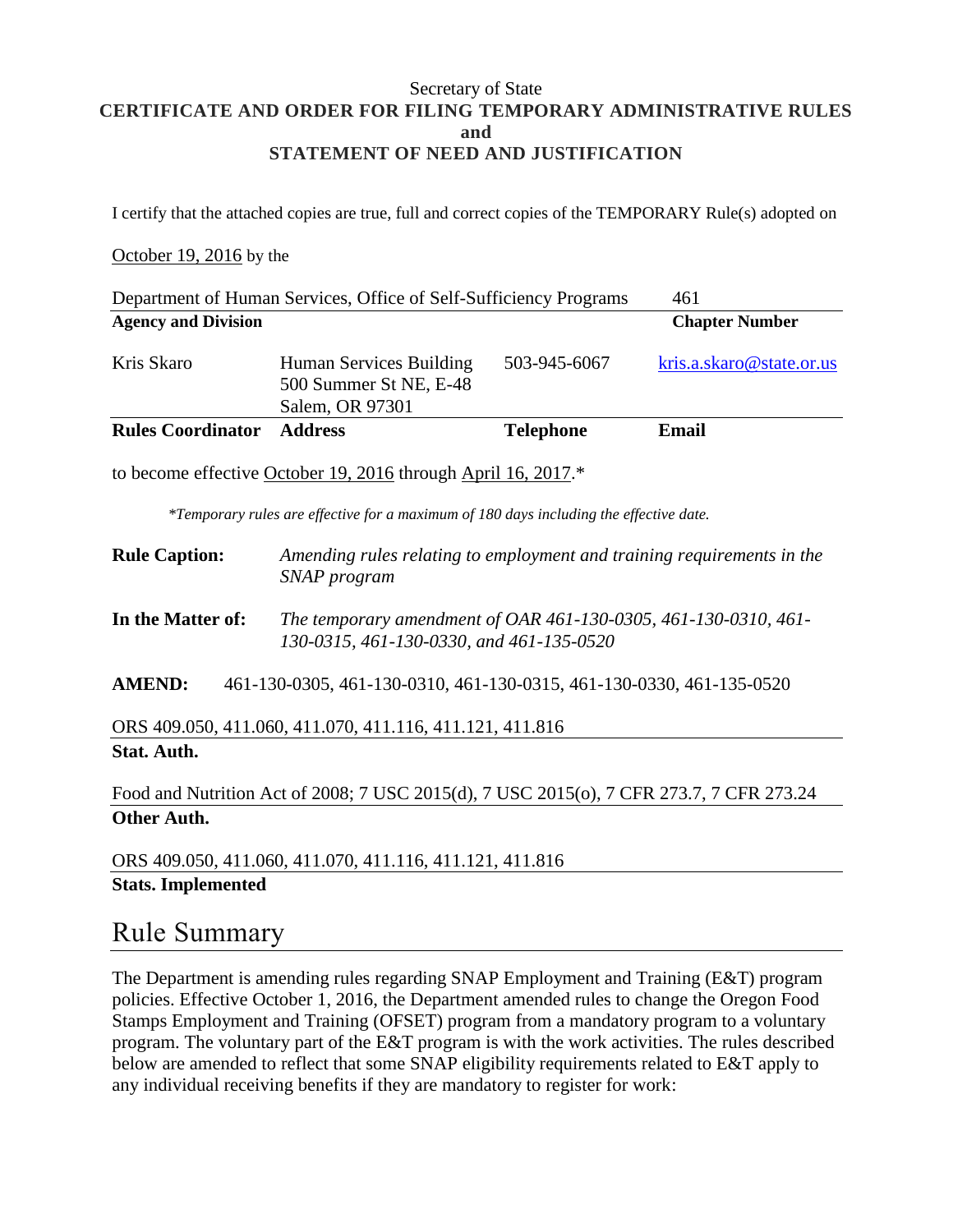- OAR 461-130-0305 about general employment program provisions is being amended to incorporate the SNAP definition of mandatory to include only those persons who are required to register for work as a SNAP eligibility requirement.
- OAR 461-130-0310 and 461-130-0315 about requirements for mandatory employment program clients are being amended to divide the E&T exemption criteria list into two parts. One part is for the exemptions from work registration or any of the other E&T requirements. The second part is for those exemptions from participation in the E&T work-related activities due to employment or participation in another E&T program. Individuals meeting this second list are not exempt from work registration and the other E&T eligibility requirements. They are required to accept bone fide job offers and to maintain employment. In OAR 461-130-0315, the requirements for SNAP were reorganized to clarify which requirements apply to SNAP clients who are required to register for work.
- OAR 461-130-0330 about disqualifications is being amended to clarify any SNAP client who is required to register for work must register for work, assist the department in determining if they are mandatory or exempt, accept a bone fide job offer, and maintain employment. If they fail to do these things, they are subject to the E&T disqualifications. Participation in the SNAP work-related activities are not included here because they are voluntary for all except the ABAWD in the time limit counties. ABAWDs residing in the time limit counties are subject to disqualification if they fail to do the E&T requirements and subject to the time limit if they fail to do the work related activities under OAR 461- 135-0520.
- OAR 461-135-0520 about the SNAP time limit is being amended to reflect that an ABAWD may be exempt from the time limit under either list of exemption criteria in OAR 461-130-0310(3) described above.

These changes will be reviewed by a Rule Advisory Committee and then distributed in a Notice of Proposed Rulemaking for review and comment prior to permanent adoption.

## Need for the Rules

OAR 461-130-0305, 461-130-0310, 461-130-0315, 461-130-0330, and 461-135-0520 need to be amended because the current rules do not support federal E&T eligibility requirements in the SNAP program which were previously embedded in OFSET participation. The changes described below ensure the rules support Department practice consistent with federal requirements.

- OAR 461-130-0305 is amended to include the SNAP E&T requirement to register for work in the definition of mandatory.
- OAR 461-130-0310 and 461-030-0315 are amended to show which criteria is truly an exemption from all of the E&T requirements and which requirements could make an individual exempt from participating in work-related activities but not exempt from work registration or other E&T eligibility requirements such as maintaining employment.
- OAR 461-130-0330 is amended to state that a mandatory E&T client is subject to disqualification if they do not perform the E&T eligibility requirements. ABAWDs are not limited to only the need to maintain employment.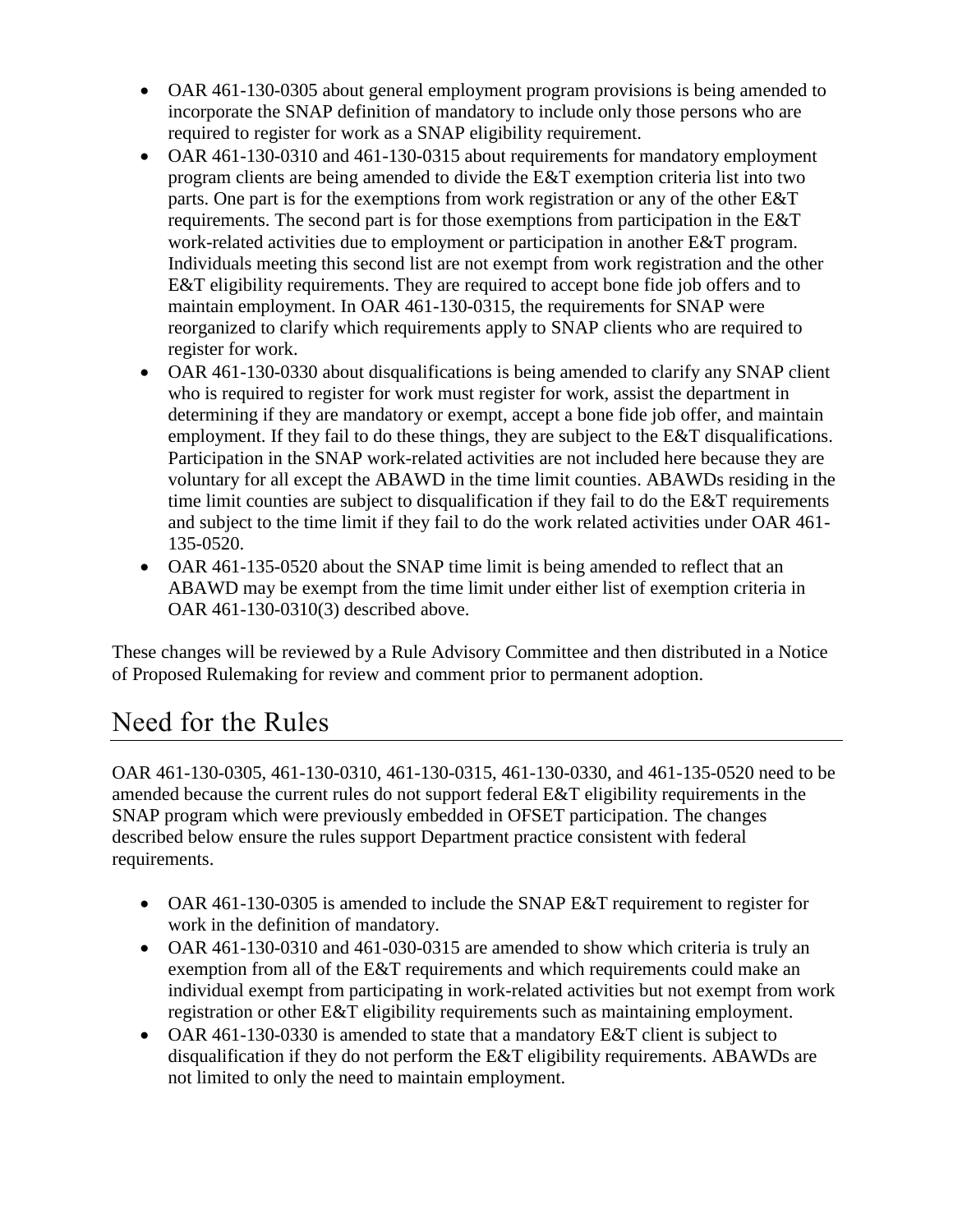OAR 461-135-0520 is amended to reflect that an ABAWD may be exempt from the time limit under either list of exemption criteria in OAR 461-130-0310(3) described above.

# Documents Relied Upon

FNS ABAWD Time limit Policy and Program Access memo dated Nov 19, 2015 available at [http://www.fns.usda.gov/sites/default/files/snap/ABAWD-Time-Limit-Policy-and-Program-](http://www.fns.usda.gov/sites/default/files/snap/ABAWD-Time-Limit-Policy-and-Program-Access-Memo-Nov2015.pdf)[Access-Memo-Nov2015.pdf.](http://www.fns.usda.gov/sites/default/files/snap/ABAWD-Time-Limit-Policy-and-Program-Access-Memo-Nov2015.pdf)

## Justification of Temporary Rules

The Department finds that failure to act promptly by amending these rules will result in serious prejudice to the public interest, the Department, and SNAP clients because the October 1, 2016 E&T changes inadvertently made some persons who are required to register for work exempt from disqualification. It also did not clearly delineate the E&T requirements which still exist even though some individuals are no longer required to participate in work-related activities. The Department needs to proceed by temporary rule because the public, the Department, and SNAP clients will immediately benefit when the rules accurately reflect all the requirements clients must meet to maintain SNAP eligibility.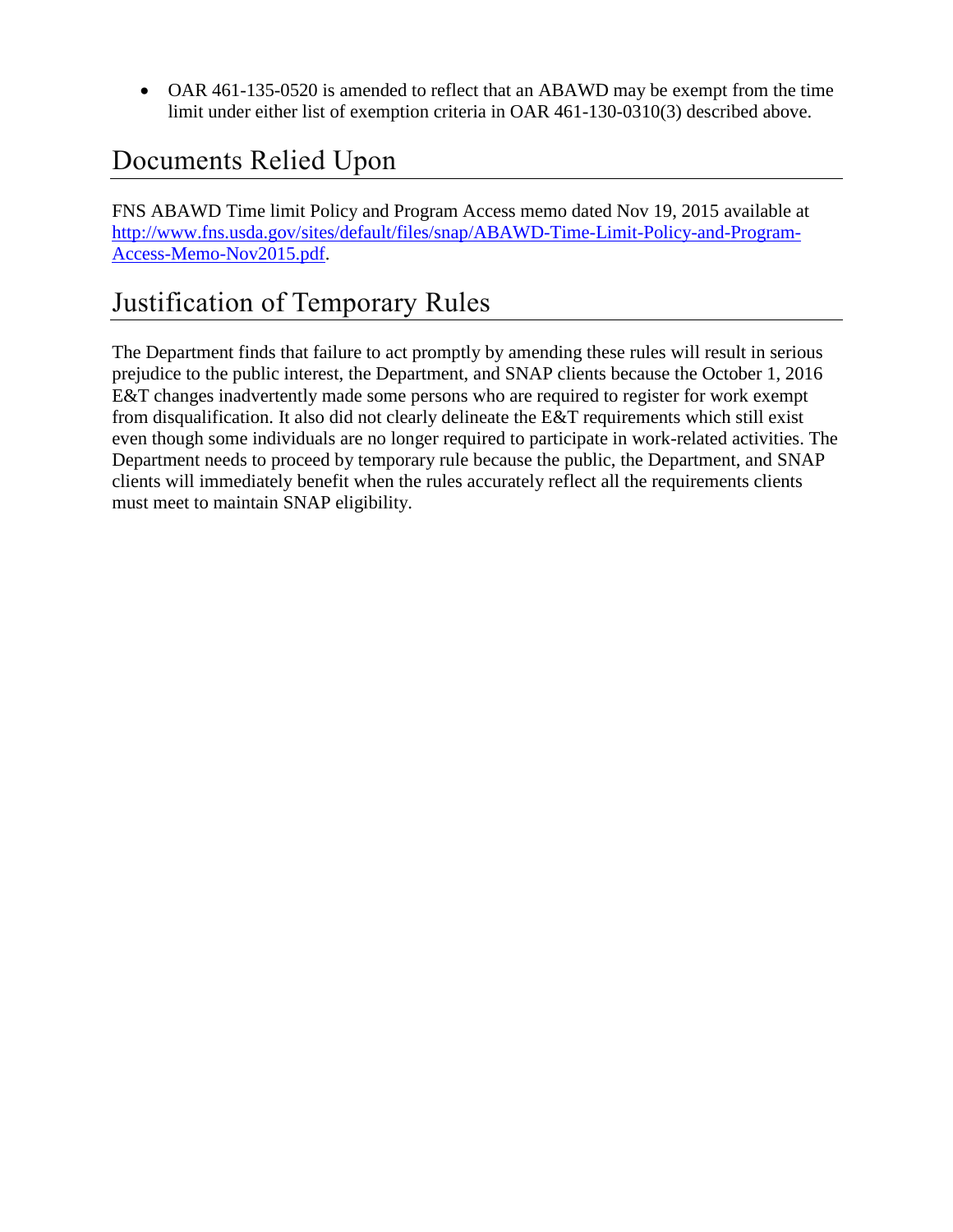- (1) This division of rules states --
	- (a) The requirements for a client participating in the employment programs of the Post-TANF, Pre-TANF, REF, SNAP, and TANF programs. The employment programs are the JOBS, REF (administered under division 193 of these rules), and SNAP Employment and Training (see OAR 461-001-0020) employment programs. (The employment and training requirements for ABAWD clients in the SNAP program are also covered in OAR 461-135-0520.)
	- (b) The effect of a labor strike on a client's eligibility for program benefits.
- (2) The following definitions apply to OAR 461-130-0305 through 461-130-0335 and OAR 461-135-0520:
	- (a) "Exempt" means a client who the Department determines is not *mandatory* (see subsection (b) of this section) for an employment program in accordance with OAR 461-130-0310.
	- (b) "Mandatory" means --
		- (A) In all programs except the SNAP program, a client in the *need group* (see OAR 461-110-0630) who the Department determines must participate in an employment program in accordance with OAR 461-130-0310.
		- (B) In the SNAP program, a client in the *need group* who the Department determines must register for an employment program in accordance with OAR 461-130-0310.
	- (c) "Volunteer" means:
		- (A) A client who is an ABAWD living in one of the *time limit exempt counties* (see OAR 461-135-0520) who is either *exempt* (see subsection (a) of this section) or *mandatory* and chooses to participate in SNAP Employment and Training;
		- (B) A client who is not an ABAWD and is either *exempt* or *mandatory* and chooses to participate in SNAP Employment and Training; or
		- (C) A client who is not *mandatory* and chooses to participate in an employment program.
- (3) A client must provide the information necessary for the Department to determine each of the following: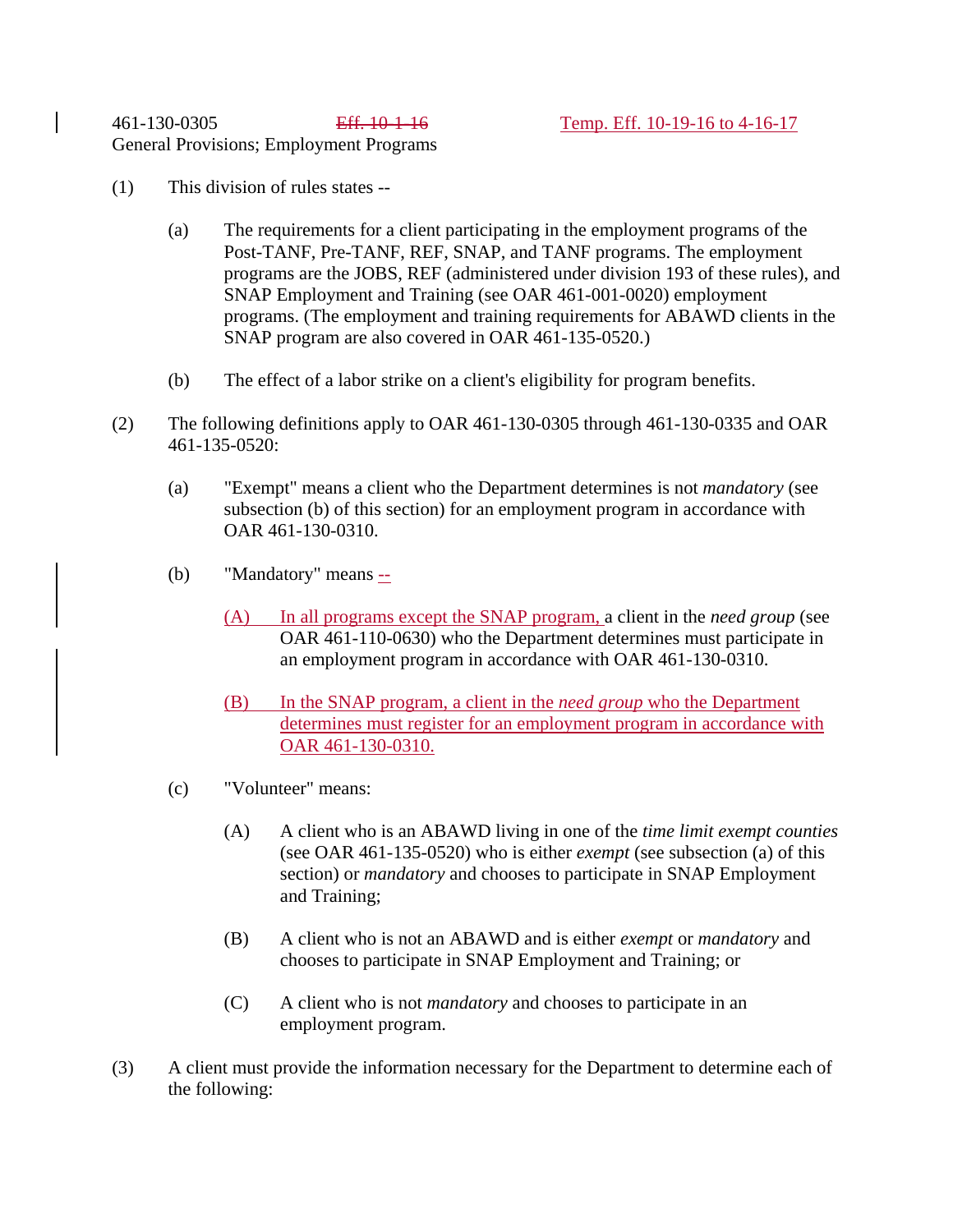- (a) The client's participation classification (see OAR 461-130-0310);
- (b) The client's level of participation; and
- (c) If applicable, whether a client had *good cause* (see OAR 461-130-0327) for any failure to meet a requirement of an employment program.
- (4) In the SNAP program, a *mandatory* client (see OAR 461-130-0310(3)(b)) is registered for the employment program when a member of the *filing group* (see OAR 461-110- 0370) or an *authorized representative* (see OAR 461-115-0090 and 461-115-0140) signs the SNAP program application.

Stat. Auth.: ORS 411.060, 411.816, 412.006, 412.009, 412.049 Stats. Implemented: ORS 411.060, 411.816, 412.006, 412.009, 412.049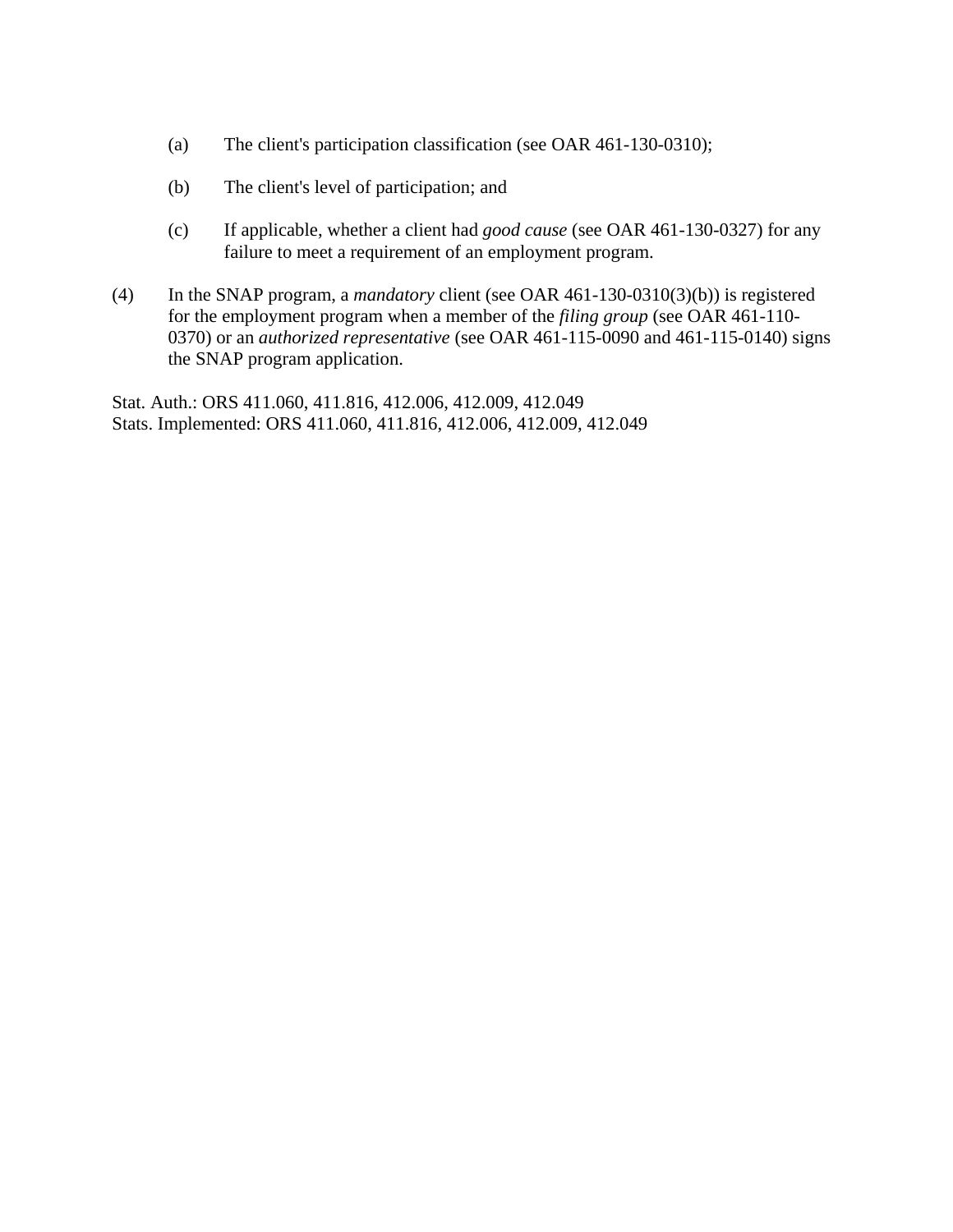461-130-0310 Eff. 10-1-16 Temp. Eff. 10-19-16 to 4-16-17 Participation Classifications: Exempt, Mandatory, and Volunteer

- (1) In the Post-TANF, Pre-TANF, REF, SNAP, and TANF programs:
	- (a) The Department assigns an individual to one or more employment program participation classifications--*exempt*, *mandatory*, and *volunteer* (see OAR 461- 130-0305 for definitions of all three terms).
	- (b) In the Post-TANF program or while receiving *Employment Payments* (see OAR 461-001-0025) under OAR 461-135-1270, an individual is classified as a *volunteer*.
- (2) In the Pre-TANF, REF, and TANF programs:
	- (a) An individual is *exempt* from employment program participation and disqualification if the individual meets the requirements of at least one of the following paragraphs. The individual is --
		- (A) Pregnant and in the last month of the pregnancy.
		- (B) Pregnant and experiencing medical complications due to the pregnancy that prohibit participation in activities of the program and are documented by a qualified and appropriate professional.
		- (C) A *parent* (see OAR 461-001-0000) during the first six months after the birth of the parent's *dependent child* (see OAR 461-001-0000) except that the Department may require the *parent* to participate in parenting classes or a *family stability activity* (see OAR 461-001-0000). An exemption allowed under this paragraph may apply only to one *mandatory* participant in each filing group (see OAR 461-110-0310, 461-110-0330, and 461- 110-0430).
		- (D) Under 20 years of age during the first 16 weeks after giving birth except that the individual may be required to participate in suitable activities with a preference for educational activities, parenting classes, and *family stability activity*.
		- (E) A *parent* providing care for a family member who is an individual with a *disability* (see OAR 461-001-0000) and is in the *household group* (see OAR 461-110-0210) with the *parent*. Medical documentation to support the need for the care is required.
		- (F) An REF client 65 years of age or older.
		- (G) A TANF client 60 years of age or older.
		- (H) A noncitizen who is not authorized to work in the United States.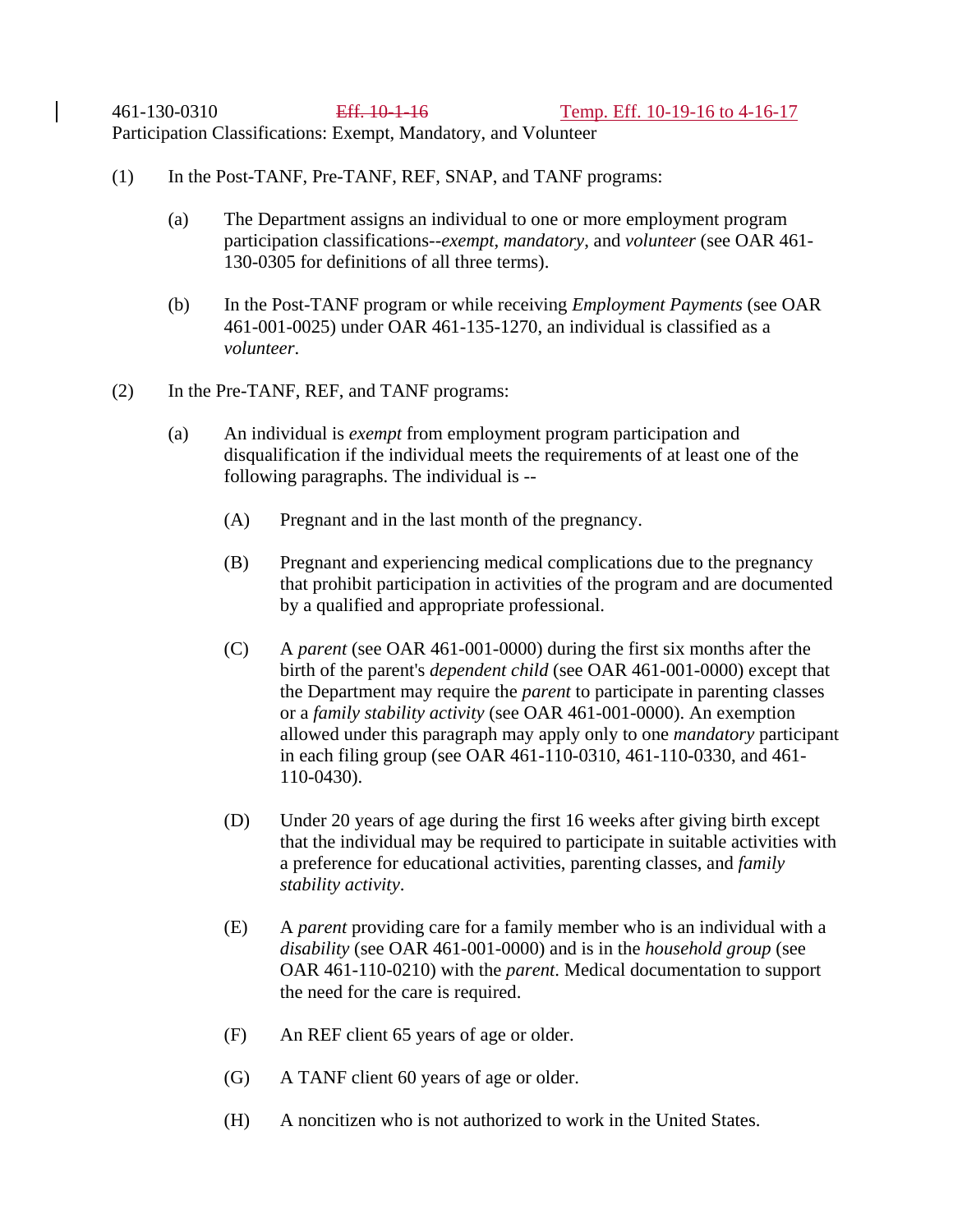- (I) An individual who is eligible for and receives supplemental security income (SSI) from the Social Security Administration.
- (J) A *caretaker relative* (see OAR 461-001-0000) who is non-needy.
- (K) An individual whose participation is likely to cause undue hardship or is contrary to the best interests of the *dependent child* or needy *caretaker relative*.
- (L) Pregnant and participating more than 10 hours per week during the first two months of the third trimester.
- (M) A VISTA volunteer.
- (b) A *caretaker relative* of a *dependent child* or unborn who receives TANF program benefits is *mandatory* if the *caretaker relative* is in the same filing group with the *dependent child* or unborn (even if the *caretaker relative* is not in the TANF program *benefit group* under OAR 461-110-0750), unless the *caretaker relative* is otherwise *exempt* from participation under subsection (a) of this section.
- (3) In the SNAP program:
	- (a) An individual is *exempt* from registration in an employment program participation and disqualification if the individual meets the requirements of one of the following paragraphs. The individual is --
		- (A) Working a minimum of 30 hours a week or earning money equal to at least the federal minimum wage multiplied by 30 hours per week multiplied by 4.3 weeks. An individual who is self-employed with allowable costs must meet the earnings threshold after allowing the 50 percent deduction. This includes *migrant and seasonal farm workers* (see OAR 461-001-0015) who are under contract or similar agreement with an employer or crew chief to begin employment within 30 days.
		- $(\overline{BA})$  An individual with a physical or mental condition that prevents performance of any work.
		- (CB) Responsible for the care of a *child* (see OAR 461-001-0000) in the household filing group under 6 years of age.
		- (C) or Responsible for an individual in the household with a *disability* (see OAR 461-001-0015) that substantially reduces or eliminates the individual's ability to care for himself or herself.
		- (D) Providing care for at least 30 hours a week for an individual in another household with a *disability* that substantially reduces or eliminates the individual's ability to care for himself or herself.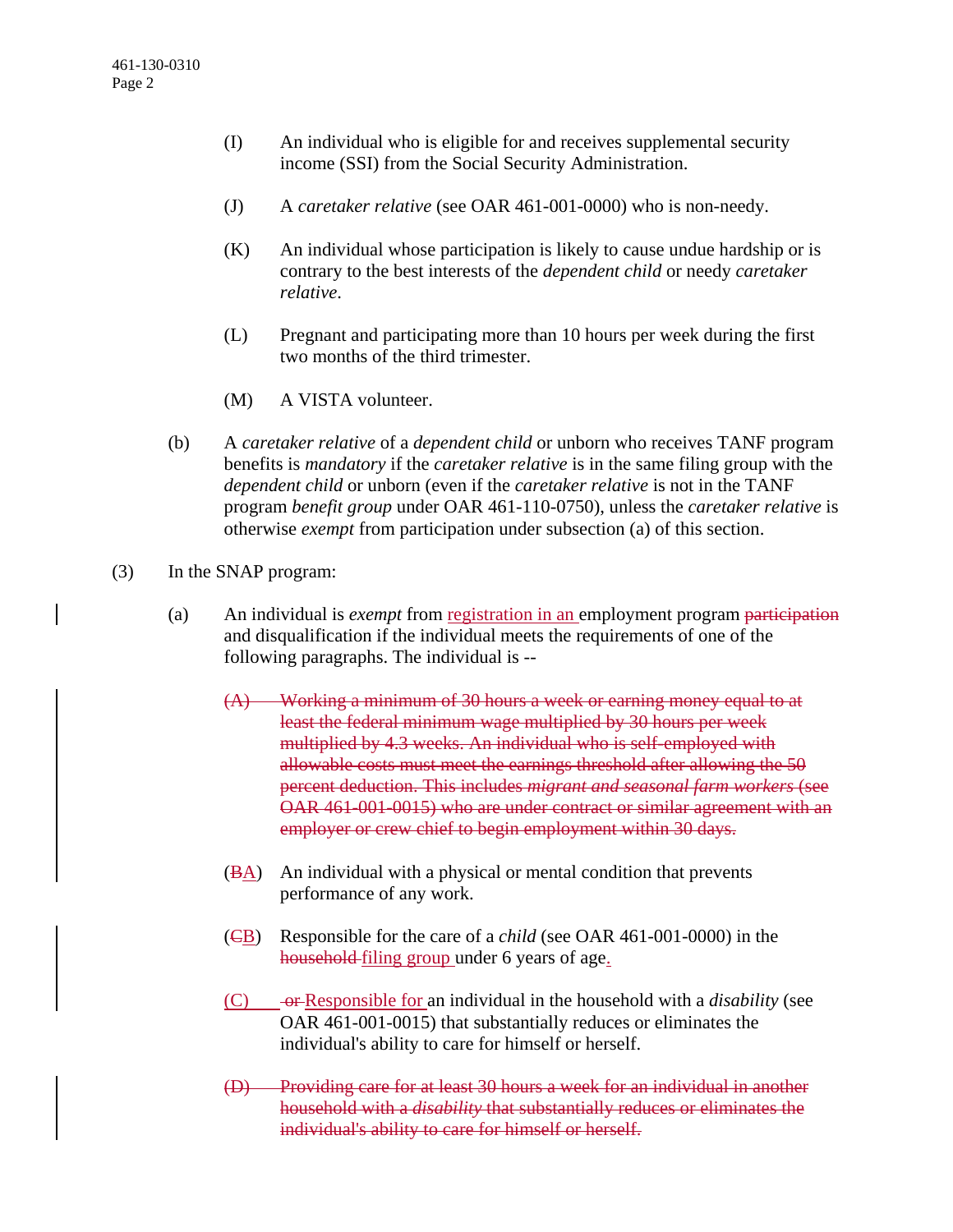- (ED) Enrolled at least half-time, as defined by the school, in any high school or equivalent program recognized by a school district or enrolled at least half-time in any school, training program, or institution of higher education. An individual remains *exempt* during normal periods of class attendance, vacation, and recess but no longer qualifies for the student exemption when a break in enrollment occurs due to graduation, suspension or expulsion, or when the student drops out of school or does not enroll in classes for the next regular school term (excluding summer term).
- (F) Receiving REF or TANF program benefits under Title IV of the Social **Security Act.**
- (G) In receipt of unemployment insurance benefits, has completed an application for unemployment insurance benefits and is waiting for an initial decision on the claim, or is participating in at least one of the following Employment Department training programs:
	- (i) The Trade Readjustment Allowance (TRA) program serving displaced workers under the Trade Act.
	- (ii) The Training Unemployment Insurance (TUI) program.
	- (iii) The Self-Employment Insurance (SEA) program.
	- (iv) The Apprenticeship Program (APT).
- (HE) Participating in a drug or alcohol treatment and rehabilitation program.
- $(E)$  Pregnant.
- $(HG)$  Chronically homeless. For purposes of this rule, an individual is "chronically homeless" if means the individual is currently *homeless* (see OAR 461-001-0015), unable to obtain employment due to being *homeless*, and one of the following applies:
	- (i) The individual has been *homeless* for more than six months.
	- (ii) The individual has been *homeless* more than one time in the last 12 months.
	- (iii) The individual states that the individual is unable to meet the basic necessities of everyday life.
- (b) An individual is *mandatory* for work registration and the requirements in OAR 461-130-0315 if the individual meets the requirements of one of the following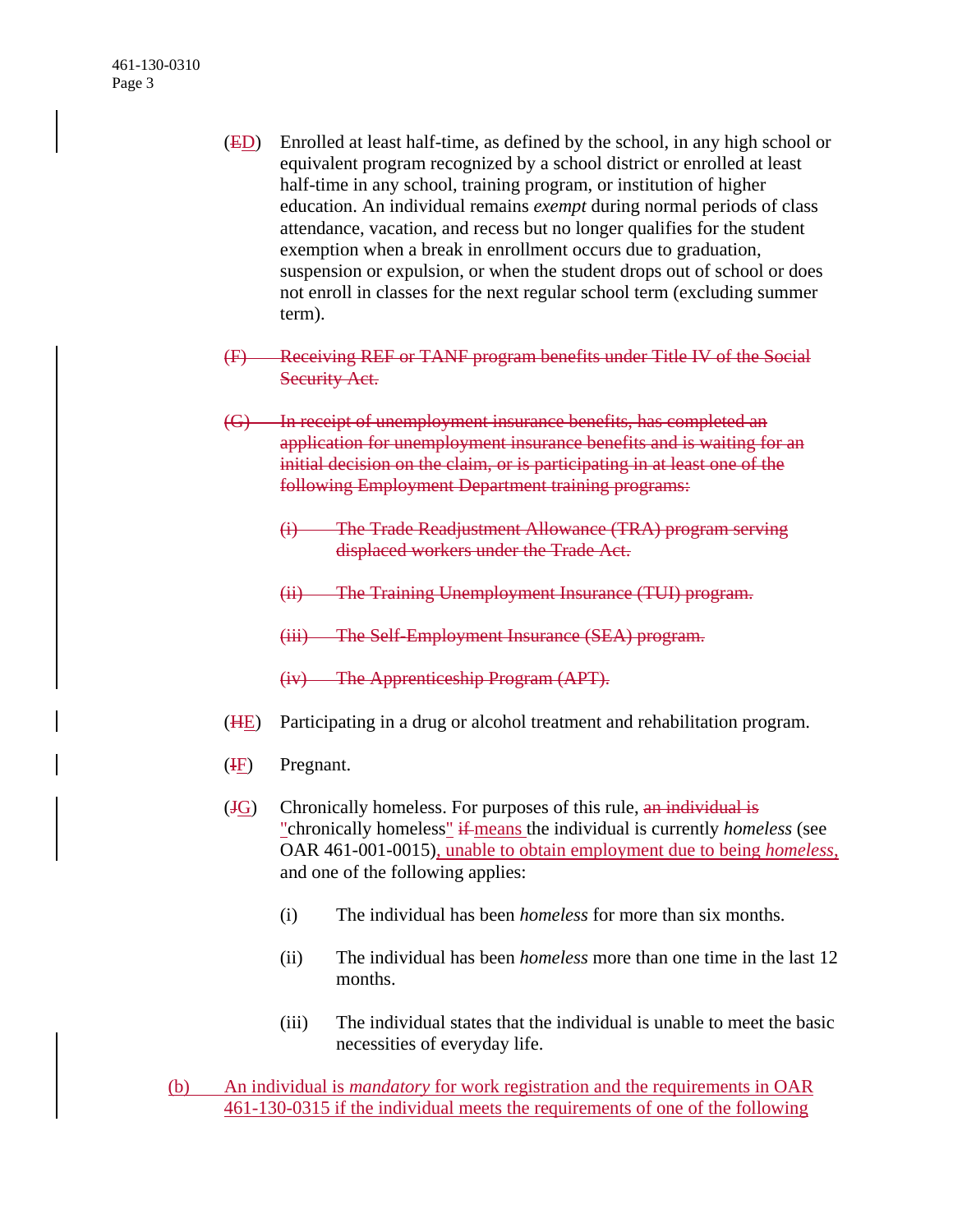paragraphs. These individuals may be disqualified under OAR 461-130-0330 for failing to meet the requirements in OAR 461-130-0315. The individual is --

- (A) Working a minimum of 30 hours a week or earning money equal to at least the federal minimum wage multiplied by 30 hours per week multiplied by 4.3 weeks. An individual who is self-employed with allowable costs must meet the earnings threshold after allowing the 50 percent deduction. This includes *migrant and seasonal farm workers* (see OAR 461-001-0015461-001-0015) who are under contract or similar agreement with an employer or crew chief to begin employment within 30 days.
- (B) Receiving REF or TANF program benefits under Title IV of the Social Security Act.
- (C) In receipt of unemployment insurance benefits, has completed an application for unemployment insurance benefits and is waiting for an initial decision on the claim, or is participating in at least one of the following Employment Department training programs:
	- (i) The Trade Readjustment Allowance (TRA) program serving displaced workers under the Trade Act.
	- (ii) The Training Unemployment Insurance (TUI) program.
	- (iii) The Self-Employment Insurance (SEA) program.
	- (iv) The Apprenticeship Program (APT).
- (bc) A *mandatory* client is an individual in the *need group* (see OAR 461-110-0630); who is 16 or 17 years of age and a *primary person* (see OAR 461-001-0015), or 18 years of age and older and 59 years of age and younger; and who is not *exempt* under subsection (a) of this section.

Stat. Auth.: ORS 409.050, 411.060, 411.070, 411.816, 412.006, 412.009, 412.014, 412.049 Stats. Implemented: ORS 409.010, 409.750, 411.060, 411.070, 411.816, 411.837, 412.006, 412.009, 412.014, 412.049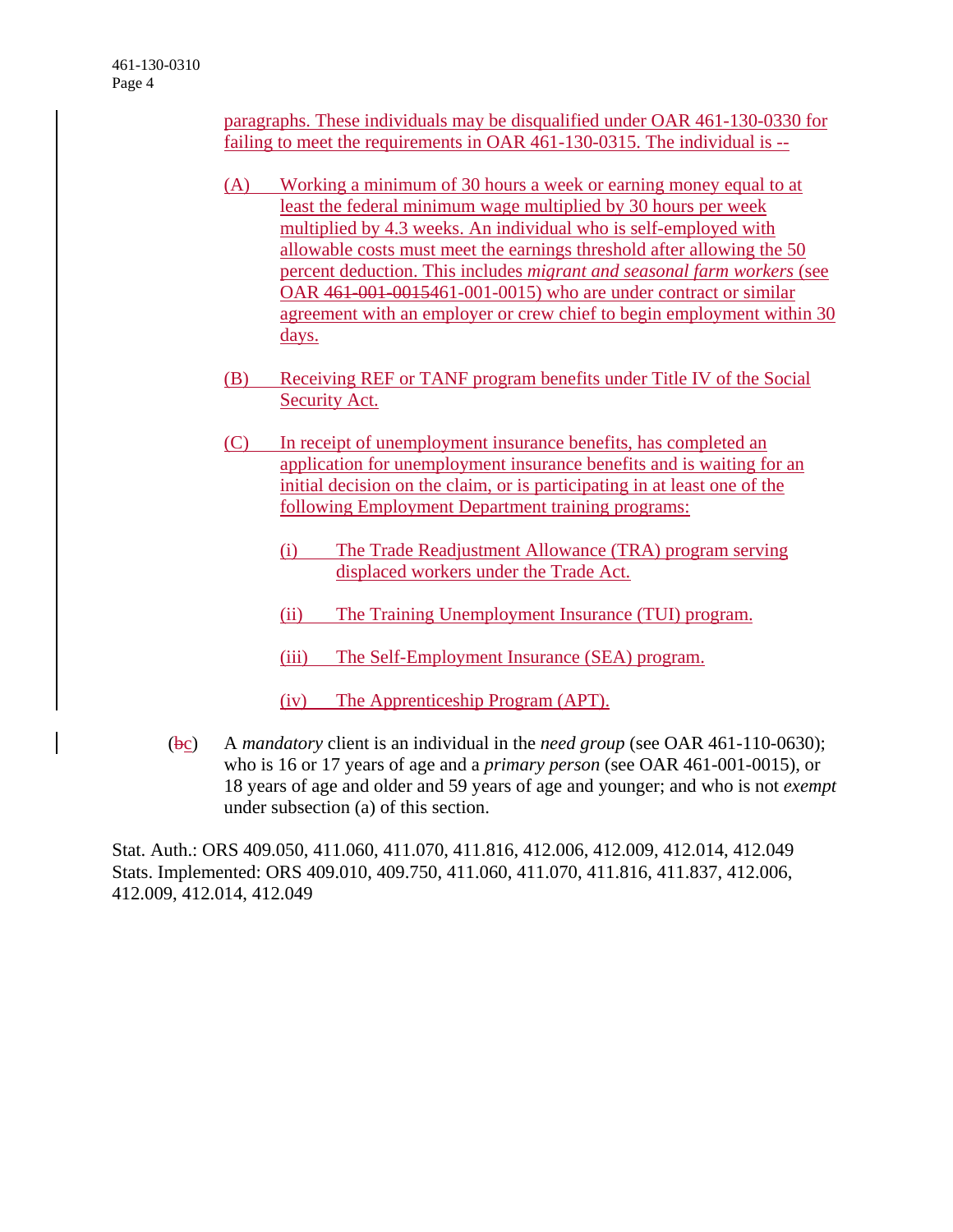461-130-0315 Eff. 10-1-16 Temp. Eff. 10-19-16 to 4-16-17 Requirements for Mandatory Employment Program Clients; Pre-TANF, REF, SNAP, TANF

The following provisions apply to a *mandatory* (see OAR 461-130-0305) client:

(1) A *mandatory* client selected by the Department to participate in an employment program of the Pre-TANF, REF, SNAP, or TANF program must do all of the following:

### (a) In the Pre-TANF, REF, or TANF programs:

- $(aA)$  Accept a bona fide offer of employment, whether temporary, permanent, full-time, part-time, or seasonal.
- $(\overline{bB})$  Schedule and keep required employment-related appointments and interviews.
- (cC) Notify the Department's case manager or the JOBS contractor of the reason for not keeping employment-related appointments and interviews, not attending scheduled classes and activities, or not completing case management activities. Notification must be made within three working days from the date of a missed appointment, interview, class, or activity.
- $(dD)$  Provide the Department, in the manner the Department requires, with verifiable documentation of JOBS participation hours, including paid work, job search, and educational participation hours.
- (eE) In the REF and TANF programs, complete all *activities* (see OAR 461- 001-0025) specified on the *case plan* (see OAR 461-001-0025).
- (fb) In the SNAP program:
	- (A) Register for the SNAP Employment and Training program (see OAR 461- 001-0020).
	- (B) Assist the Department in the *exempt* (see OAR 461-130-0305) or *mandatory* determination.
	- (C) Accept a bona fide offer of employment, whether temporary, permanent, full-time, part-time, or seasonal.
	- (AD) Maintain employment:
		- (i) A client meeting the requirements of subparagraph (iii) of this paragraph fails to maintain employment when the criteria in at least one of the following sub-subparagraphs is met: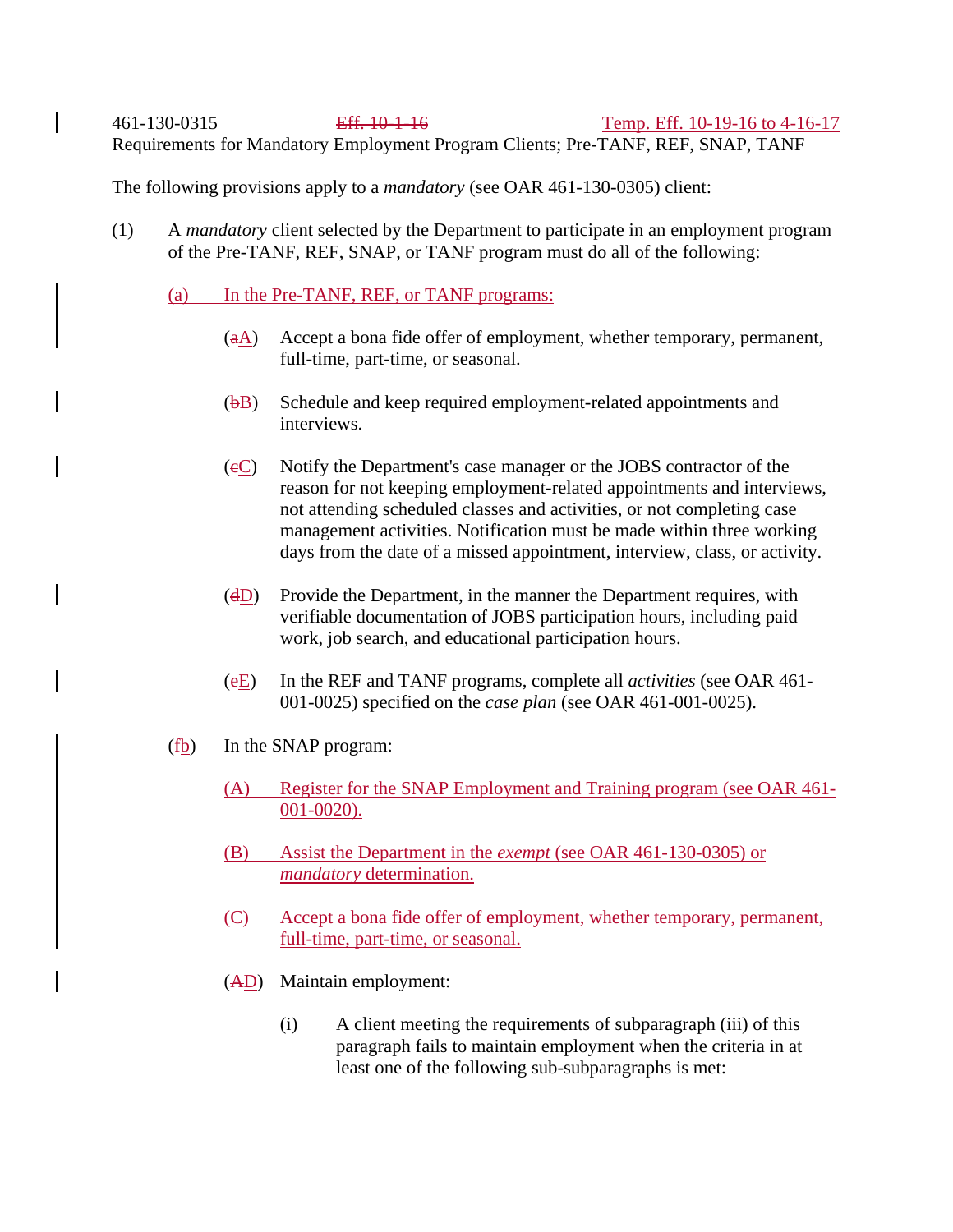- (I) Voluntarily leaving a job 30 days or less prior to the *filing date* (see OAR 461-115-0040) for SNAP benefits as provided in OAR 461-135-0521 or at any time thereafter;
- (II) Being dismissed for striking while a federal, state, or county employee; or
- (III) Reducing hours of work to less than 30 each week as defined in OAR 461-135-0521.
- (ii) The following changes in employment status do not constitute failure to maintain employment:
	- (I) An employer reduces a client's hours of work;
	- (II) An employer fires a client from a job;
	- (III) A client terminates a self-employment enterprise; and
	- (IV) A client resigns from a job at the demand of the employer.
- (iii) Subparagraph (i) of this paragraph applies only if the client meets at least one of the following requirements. The client --
	- (I) Is required to register for work;
	- (II) Is *exempt* from participating in the employment program due to employment under OAR 461-130-0310(3)(a)(A);
	- $(H<sup>H</sup>)$  Had a job that averaged not less than 30 hours each week or had provided average weekly earnings not less than the federal minimum wage multiplied by 30 hours, and the client quit the job without *good cause* (see OAR 461-130- 0327); or
	- (IVI) Quits working under a JOBS Plus agreement more than twice (see OAR 461-190-0426).
- (BE) For an An ABAWD subject to the time limit in residing in one of the *time limit counties* (see OAR 461-135-0520) must do all of the following:
	- (i) Schedule and keep required employment-related appointments and interviews.
	- (ii)  $\rightarrow \div$  = Complete all work activities and components specified in the *case plan* (see OAR 461-001-0020).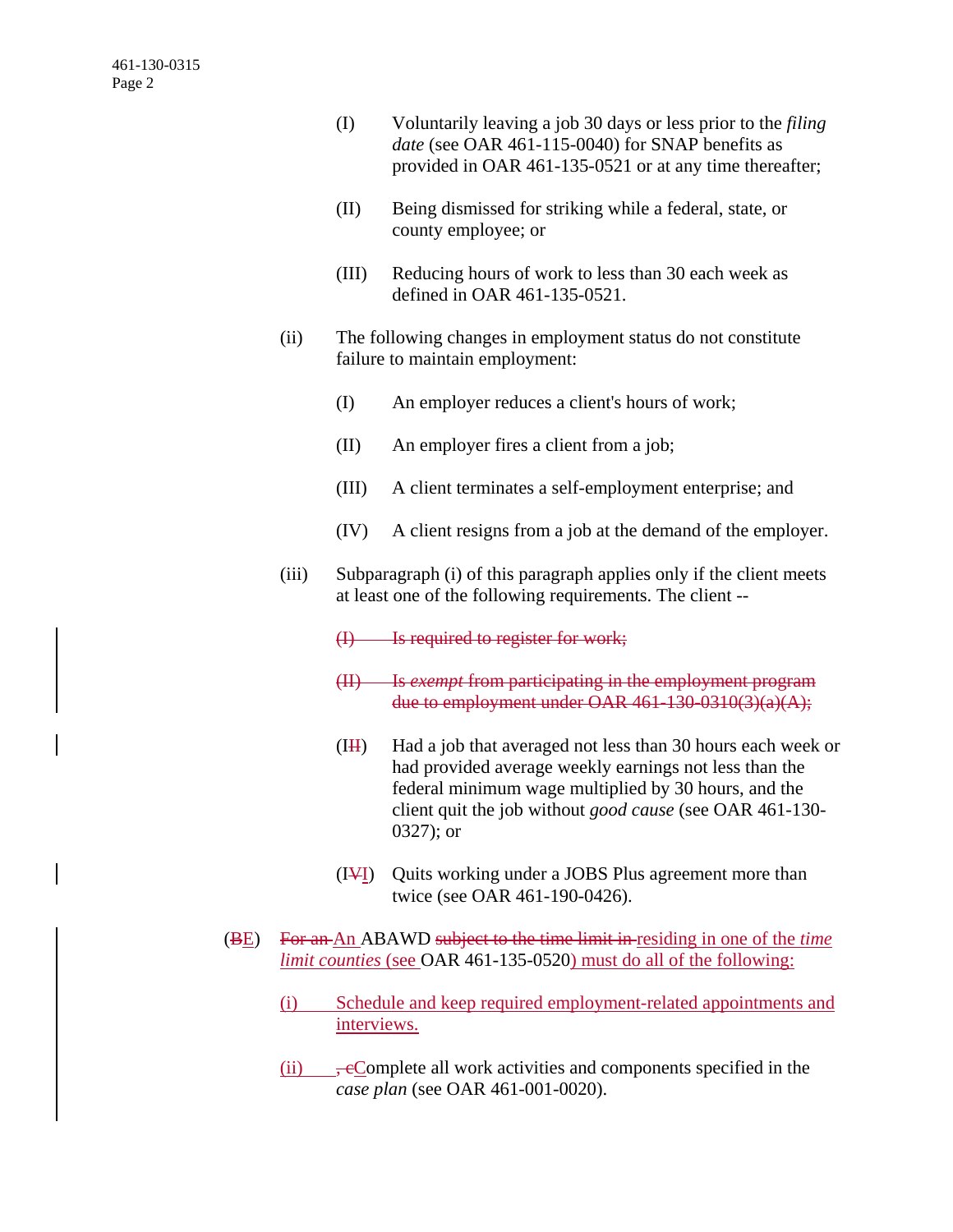- (iii) Provide the Department, in the manner required, with verifiable documentation of participation hours.
- (iv) Notify the Department or the SNAP Employment and Training contractor of the reason for not doing the employment-related activities as set forth on the *case plan*.
- (2) In the Pre-TANF, REF, and TANF programs a *mandatory* client who fails to meet a participation requirement without *good cause* is subject to disqualification in accordance with OAR 461-130-0330 only after the re-engagement process under OAR 461-190-0231 has been completed.

Stat. Auth.: ORS 411.060, 411.816, 412.009, 412.049 Stats. Implemented: ORS 411.060, 411.816, 412.009, 412.049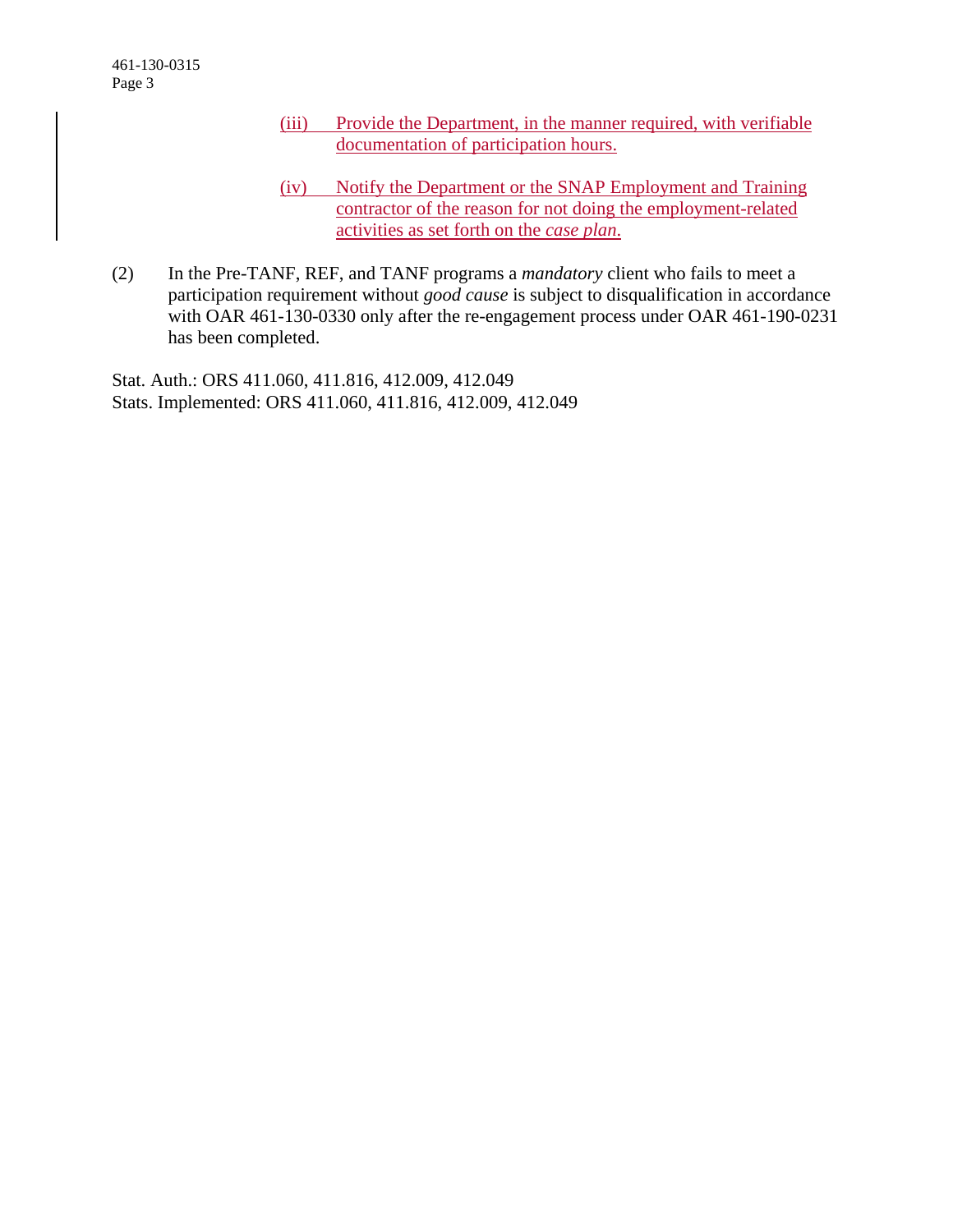- (1) In the Pre-TANF, REF, SNAP, and TANF programs, the Department may not disqualify from program benefits a client who is a *volunteer* (see OAR 461-130-0305 and 461-130- 0310) participant in an employment program.
- (2) In the Pre-TANF and TANF programs, a *mandatory* (see OAR 461-130-0305) individual who fails to comply with an employment program participation requirement or an *exempt* (see OAR 461-130-0305 and 461-130-0310) individual who fails to comply with the requirements of OAR 461-135-0085, and does not have *good cause* (see OAR 461-130- 0327) for the failure to comply is subject to disqualification under this rule only after the client has had the opportunity to participate in the re-engagement process under OAR 461-190-0231.
- (3) In the REF program, a *mandatory* client who fails to comply with an employment program participation requirement and does not have *good cause* for failure to comply is subject to disqualification under this rule only after the client has had the opportunity to participate in the re-engagement process under OAR 461-190-0231.
- (4) In the REF program, the effects of a disqualification are progressive. There are two levels of disqualification:
	- (a) At the first level of disqualification, the penalty is the removal of the disqualified client from the *need group* (see OAR 461-110-0630) for three months. If the disqualified client is the only member of the filing group (see OAR 461-110-0310 and 461-110-0430), the assistance is terminated.
	- (b) At the second level, the penalty is the removal of the disqualified client from the *need group* for six months. If the disqualified client is the only member of the filing group, the assistance is terminated.
- (5) In the TANF program, the effects of a JOBS disqualification or a disqualification imposed under OAR 461-135-0085 are progressive. There are four levels of disqualification. Once a disqualification is imposed, it affects benefits according to the following schedule until the disqualification ends in accordance with OAR 461-130- 0335:
	- (a) At the first level, the penalty is a 25 percent reduction in benefits.
	- (b) At the second level, the penalty is a 50 percent reduction in benefits.
	- (c) At the third level, the penalty is a 75 percent reduction in benefits.
	- (d) At the fourth level, the penalty is a 100 percent reduction in benefits.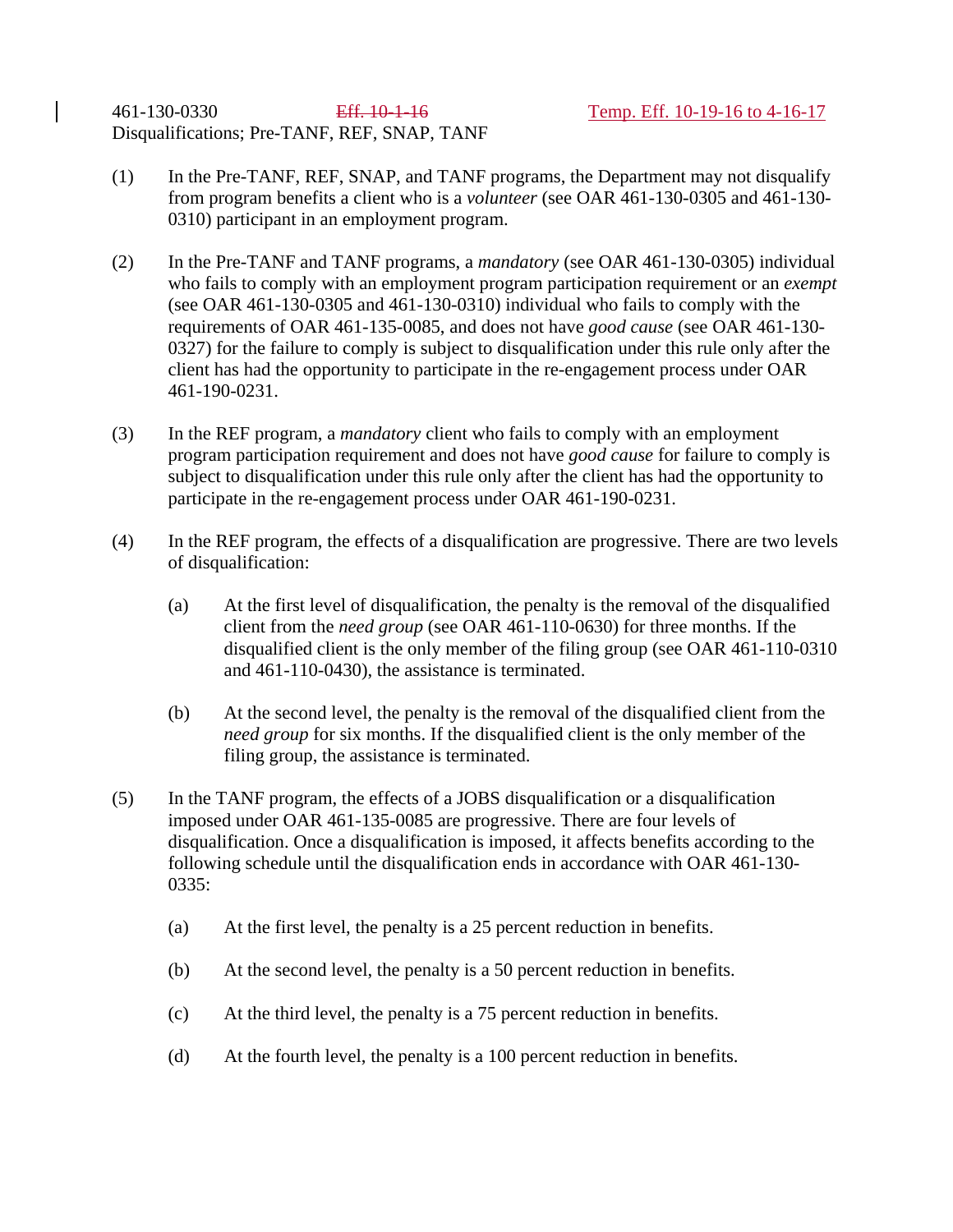- (e) At the end of the fourth level, program benefits are closed and the filing group (see OAR 461-110-0310 and 461-110-0330) may not receive program benefits for the following two consecutive months.
- (6) In the SNAP program:
	- (a) A *mandatory* client not covered under subsection (b) of this section who fails to comply with the requirements of an employment program (see OAR 461-130- 0315) without *good cause* (see OAR 461-130-0327) is subject to disqualification. A disqualified client is removed from the *need group* until he or she meets the employment program requirements and serves the applicable progressive disqualification under the following subsections:
		- (A) One calendar month for the first failure to comply.
		- (B) Three calendar months for the second failure to comply.
		- (C) Six calendar months for the third and subsequent failures to comply.
	- (b) A *mandatory* client who is an ABAWD (see OAR 461-135-0520) residing in Multnomah or Washington County one of the *time exempt counties* (see OAR 461-135-0520) or a *mandatory* client who is served by an office that does not offer OFSET (see OAR 461-190-0310) who fails to comply with the requirements to maintain employment in OAR 461-130-0315(1)( $f_0(B_A)$  to (D) is subject to disqualification as provided in subsection (a) of this section. See OAR 461-135- 0520 for additional employment participation requirements for ABAWD clients.
	- (c) A client who is *exempt* (see OAR 461-130-0305) from participation in the SNAP employment program because he or she is a *mandatory* participant in the JOBS program, receiving unemployment compensation benefits, or has applied for unemployment compensation benefits and is waiting on an initial decision must comply with the requirements of those programs. If the client fails to comply with the requirements of the applicable program the client is disqualified from receiving SNAP benefits, unless he or she can show *good cause* under OAR 461- 130-0327.

Stat. Auth.: ORS 411.060, 411.816, 412.009, 412.049 Stats. Implemented: ORS 411.060, 411.816, 411.837, 412.009, 412.049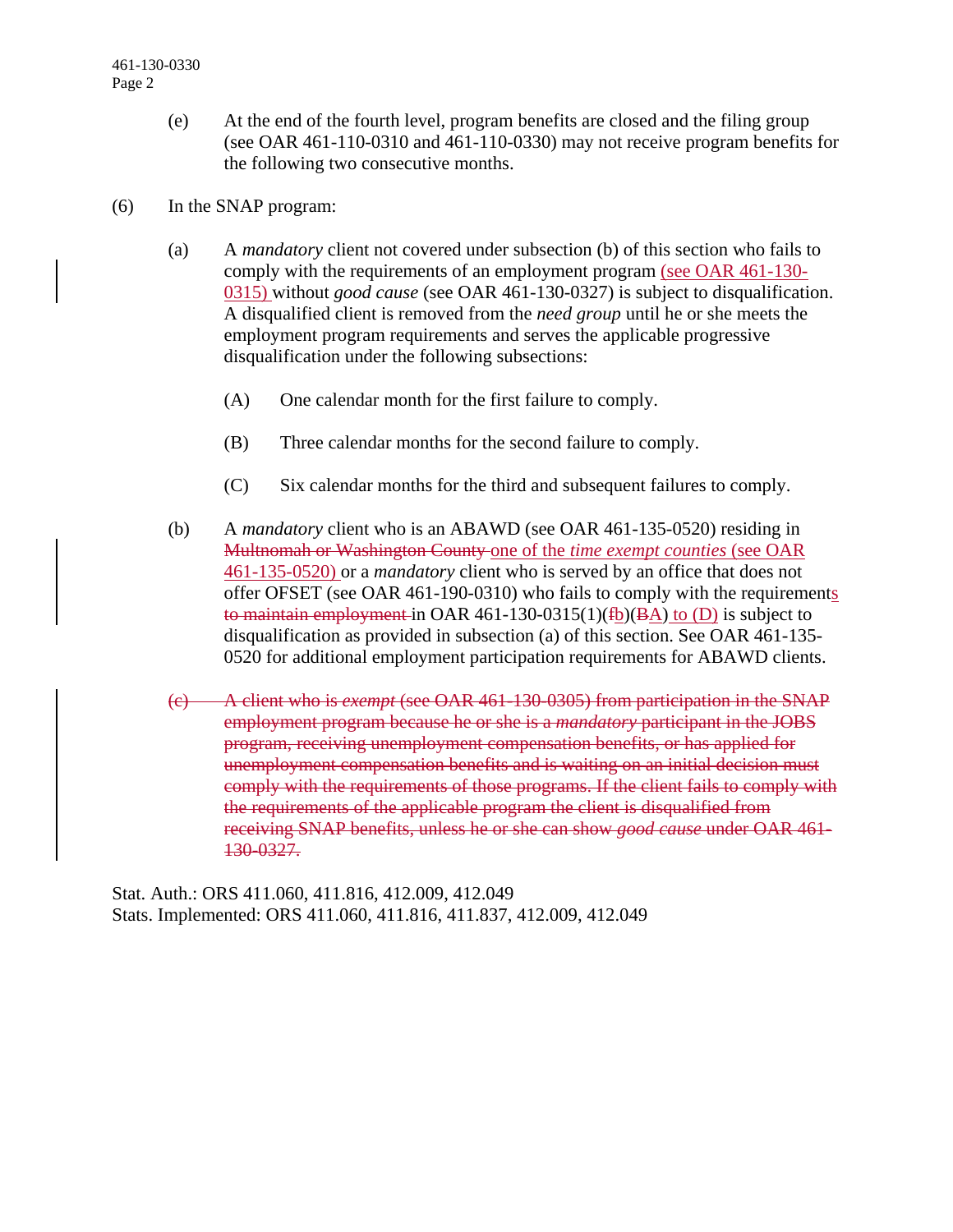461-135-0520 Eff. 10-1-16 Temp. Eff. 10-18-16 to 4-15-17 Time Limit and Special Requirements for ABAWD; SNAP

This rule establishes the time limit and special requirements for receipt of SNAP benefits for certain adults.

- (1) Unless the context indicates otherwise, the following definitions apply to rules in OAR chapter 461:
	- (a) "Able-bodied adult without dependents (ABAWD)" means an individual 18 years of age or over, but under the age of 50, without dependents. For the purpose of this definition, "without dependents" means there is no *child* (see OAR 461-001- 0000) under the age of 18 years in the filing group (see OAR 461-110-0310 and 461-110-0370).
	- (b) "Time limit counties" means Oregon counties in which the limitation on *eligibility* (see OAR 461-001-0000) for SNAP benefits for ABAWD in section  $6(0)(2)$  of the Food and Nutrition Act of 2008 (7 U.S.C. 2015(o)(2)) applies. "Time limit counties" are Multnomah and Washington counties.
	- (c) "Time limit exempt counties" means Oregon counties in which the limitation on *eligibility* for SNAP benefits contained in section 6(0)(2) of the Food and Nutrition Act of 2008 (7 U.S.C. 2015(o)(2)) does not apply per a waiver approved by the United States Department of Agriculture. "Exempt counties" are Baker, Benton, Clackamas, Clatsop, Columbia, Coos, Crook, Curry, Deschutes, Douglas, Gilliam, Grant, Harney, Hood River, Jackson, Jefferson, Josephine, Klamath, Lake, Lane, Lincoln, Linn, Malheur, Marion, Marrow, Polk, Sherman, Tillamook, Umatilla, Union, Wallowa, Wasco, Wheeler, and Yamhill counties.
- (2) Except as provided otherwise in this rule, an ABAWD who resides in one of the *time limit counties* (see section (1) of this rule) is ineligible to receive food benefits as a member of any household after the individual received food benefits for three *countable months* (see section (3) of this rule) during January 1, 2016 to December 31, 2018.
- (3) "Countable months" means months within the 36-month period of January 1, 2016 to December 31, 2018 in which an individual as a member of any household receives SNAP benefits in Oregon or in any other state, unless at least one of the following applies:
	- (a) The individual resided for any part of the month in one of the *time limit exempt counties* (see section (1) of this rule).
	- (b) Benefits were prorated for the month.
	- (c) The individual was exempt (see  $\overline{OAR}$  461-130-0305) from the time limit for any part of the month under OAR  $461-130-0310(3)(a)$  or (b).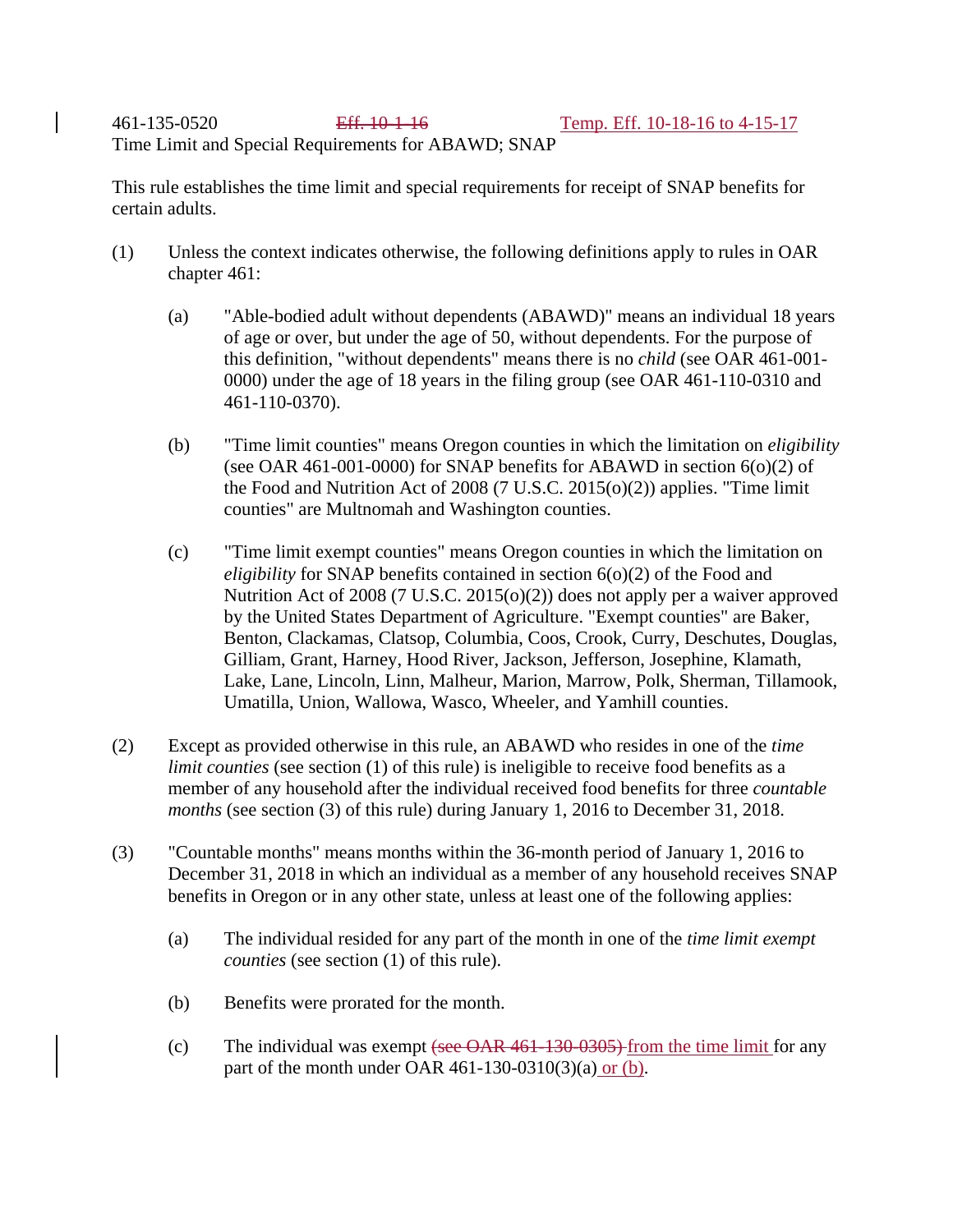- (d) The individual participated in one or more of the activities in paragraphs (A) to (D) of this subsection for 20 hours per week averaged monthly. For purposes of this rule, 20 hours per week averaged monthly means 80 hours per month. (Activities may be combined in one month to meet the 20 hours per week averaged monthly requirement.)
	- (A) Work for pay, in exchange for goods or services, or as a volunteer.
		- (i) Work in exchange for goods and services includes bartering and in-kind work.
		- (ii) Voluntary work hours must be verified by the employer.
		- (ii) For self-employed individuals, countable income after deducting the costs of producing income must average at least the federal minimum wage times 20 hours per week.
	- (B) Participate in a program under the Workforce Investment Act of 1998, Pub. L. No. 105-220, 112 Stat. 936 (1998).
	- (C) Participate in a program under section 236 of the Trade Act of 1974, Pub. L. 93-618, 88 Stat. 2023, (1975) (19 U.S.C. 2296).
	- (D) Comply with the employment and training requirements described in OAR 461-001-0020, 461-130-0305, and 461-130-0315. Work search activities must be combined with other work-related activities to equal 20 hours per week and may not exceed 9 hours per week.
- (e) The individual complied with the Workfare requirements in OAR 461-190-0500.
- (4) An ABAWD must submit evidence to the Department on the issue of whether a month is countable within 90 days following the last day of the month in question.
- (5) An ABAWD who is ineligible under section (2) of this rule but otherwise eligible may regain *eligibility* if the requirements of subsections (a) or (b) of this section are met.
	- (a) The individual becomes *exempt* under OAR 461-130-0310(3)(a). *Eligibility* regained under this subsection begins on the date the individual files a new application and continues as long as the individual is *exempt* and is otherwise eligible. If not eligible on the *filing date* (see OAR 461-115-0040), *eligibility* begins the date all other *eligibility* requirements are met.
	- (b) The individual, during a consecutive 30-day period during which the individual is ineligible, meets the requirements of subsection (3)(d) or (3)(e) of this rule.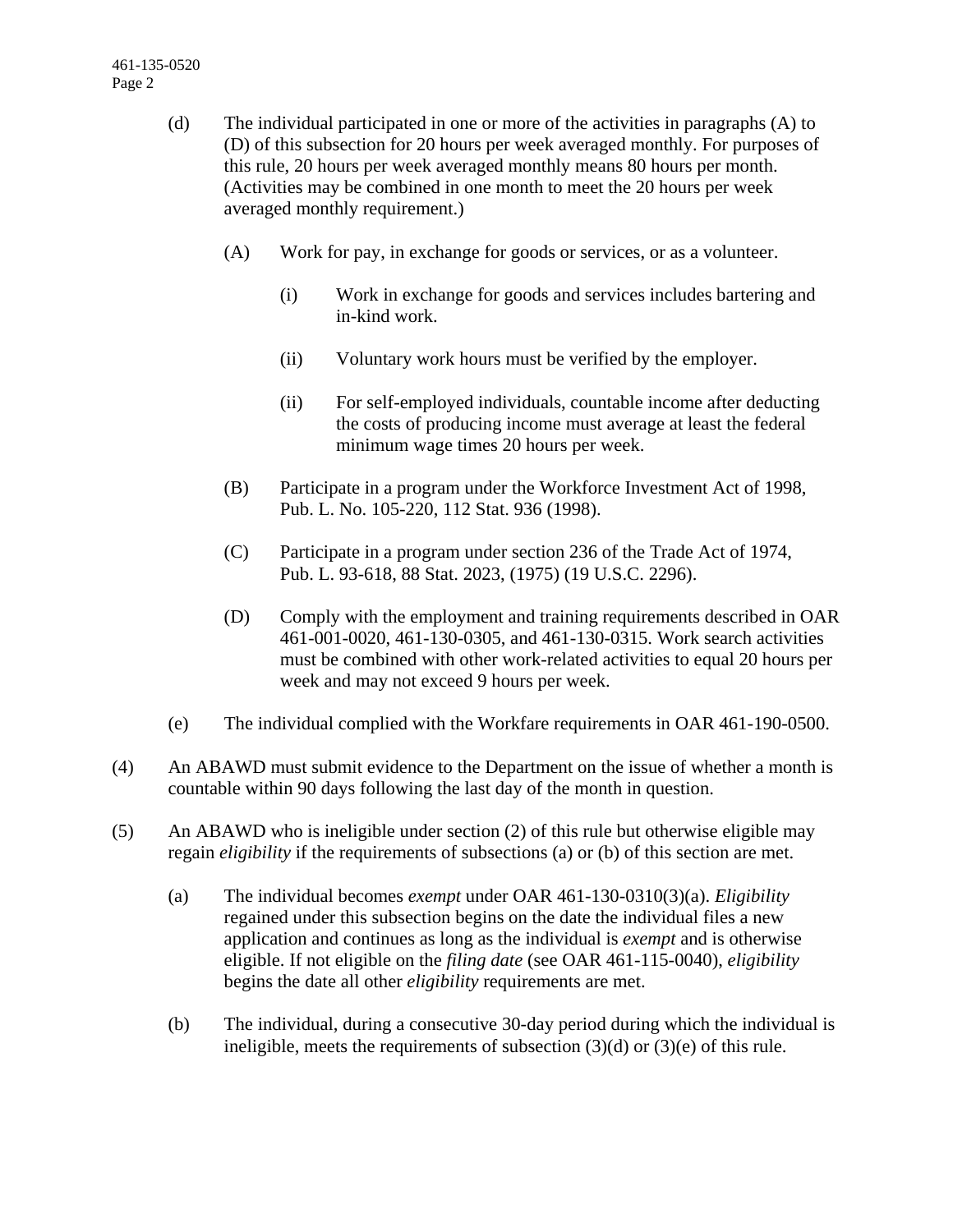- (A) *Eligibility* regained under this subsection begins on the date the individual files a new application and continues as long as the individual meets the requirements of subsection  $(3)(d)$  or  $(3)(e)$  of this rule and is otherwise eligible. If not eligible on the *filing date*, *eligibility* begins the date all other *eligibility* requirements are met.
- (B) There is no limit to how many times an individual may regain *eligibility* under this subsection during January 1, 2016 to December 31, 2018.
- (c) See OAR 461-180-0010 to add an individual to an open SNAP case after the individual has regained *eligibility* under this section.
- (6) An individual who regains *eligibility* under section (5) of this rule and later fails to comply with the participation requirements of subsection  $(3)(d)$  or  $(3)(e)$  of this rule may receive a second set of food benefits for three consecutive *countable months.* The *countable months* are determined as follows:
	- (a) If the individual stopped participation in a work program, *countable months* start when the Department notifies the individual he or she is no longer meeting the work requirement.
	- (b) If the individual stopped participation in a work program, *countable months* start when the individual notifies the Department he or she is no longer meeting the work requirement.
	- (c) If a change occurred which results in an individual becoming subject to the time limit in section (2) of this rule and the change was required to be reported under rules in OAR chapter 461, division 170, the *countable months* start when the change occurred.
	- (d) If a change occurred which results in an individual becoming subject to the time limit and the change was not required to be reported under rules in OAR chapter 461, division 170, *countable months* start when the Department notifies the individual he or she must meet the work requirement.
	- (e) An individual may only receive benefits without meeting the requirements of subsection (3)(d) or (3)(e) of this rule for a total of six *countable months* during January 1, 2016 to December 31, 2018.
- (7) This section is a placeholder to establish criteria the Department will use to grant exemptions to ABAWD who are ineligible if the Department receives special exemptions from the Food and Nutrition Service.
- (8) An ABAWD involved in the activities specified in subsection  $(3)(d)$  or  $(3)(e)$  of this rule or an activity listed in the individual's *case plan* (see OAR 461-001-0020) is eligible for